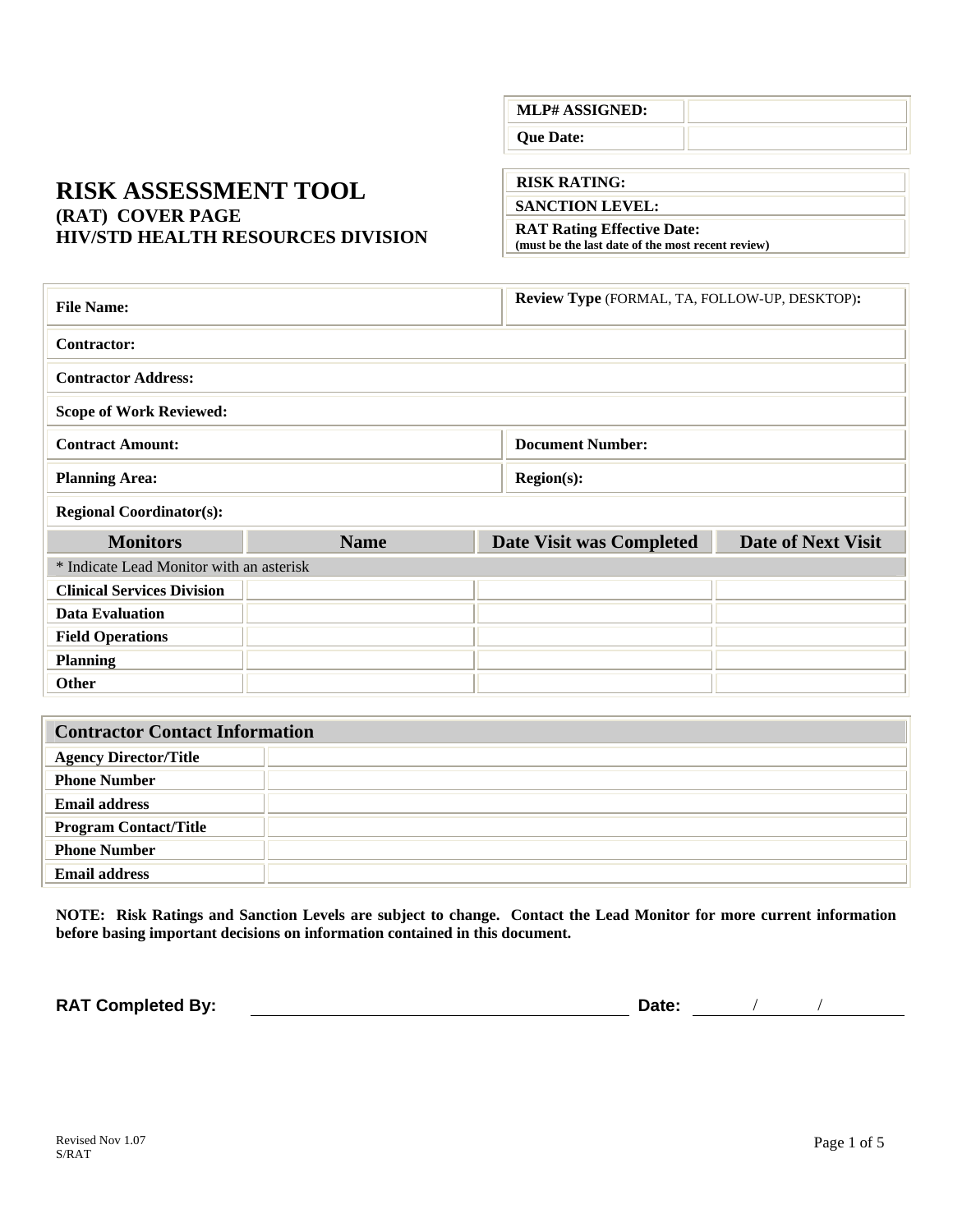# **RISK ASSESSMENT TOOL Specific to Scope of Work (SOW)**

| <b>STANDARDS</b>                   |                                                                                                                                                                                                                                                                            | <b>YES</b> | NO              | N/A |
|------------------------------------|----------------------------------------------------------------------------------------------------------------------------------------------------------------------------------------------------------------------------------------------------------------------------|------------|-----------------|-----|
| 1.                                 | The contractor has previously been monitored for this or other grants.                                                                                                                                                                                                     |            |                 |     |
| 2.                                 | The contractor has received an on-site review and/or technical assistance in<br>accordance with DSHS program guidelines.                                                                                                                                                   |            |                 |     |
| 3.                                 | The contractor submitted a corrective action plan by the due date if required by<br>the previous site visit report.                                                                                                                                                        |            |                 |     |
| 4.                                 | The contractor submits program reports and data by the due date.                                                                                                                                                                                                           |            |                 |     |
| 5.                                 | The contractor's program reports and data are complete and accurate.                                                                                                                                                                                                       |            |                 |     |
| 6.                                 | The contractor meets performance measures as required by the contract.                                                                                                                                                                                                     |            |                 |     |
| 7.                                 | The contractor complies with contractual requirements as reflected in site visit<br>tools, policies and procedures.                                                                                                                                                        |            |                 |     |
| 8.                                 | The contractor performs required oversight activities for staff and<br>subcontractors.                                                                                                                                                                                     |            |                 |     |
| 9.                                 | The contractor has implemented mechanisms for external feedback from<br>stakeholders, including measures of satisfaction and suggestions for contractor<br>improvement.                                                                                                    |            |                 |     |
| 10.                                | The contractor is free from validated complaints within the last 24 months.                                                                                                                                                                                                |            |                 |     |
| 11.                                | The contractor meets the minimum standards for quality management as<br>contractually required (for Administrative Agencies).                                                                                                                                              |            |                 |     |
|                                    | <b>CRITICAL STANDARDS</b>                                                                                                                                                                                                                                                  | <b>YES</b> | NO <sub>1</sub> | N/A |
| 12.                                | The contractor implemented its Plan of Action according to the documented<br>approved time line identified in the previous site visit report or subsequent<br>correspondence. Corrective actions and improvements were substantiated<br>during the most recent site visit. |            |                 |     |
| 13.                                | The contractor has been free from DSHS and other known state or federal<br>sanctions for the last 24 months.                                                                                                                                                               |            |                 |     |
| 14.                                | The contractor is on target in implementing the work plan.                                                                                                                                                                                                                 |            |                 |     |
| 15.                                | The contractor is free from validated complaints regarding an immediate<br>and/or serious threat to the health and safety of clients since the last review.                                                                                                                |            |                 |     |
| <b>CRITICAL CLINICAL STANDARDS</b> |                                                                                                                                                                                                                                                                            | <b>YES</b> | NO              | N/A |
| 16.                                | The contractor assures that subcontractors meet the minimum standards for<br>clinical services as contractually required.                                                                                                                                                  |            |                 |     |
| 17.                                | The contractor assures that all subcontractors meet minimum standards for<br>case management as contractually required.                                                                                                                                                    |            |                 |     |
| 18.                                | The contractor assures a resource for HIV related primary care is available and<br>accessible for all eligible clients.                                                                                                                                                    |            |                 |     |
| 19.                                | The contractor assures that subcontractors who provide client care services for<br>HIV and other sexually transmitted diseases funded under the RWII meet<br>DSHS policies on Child Abuse Screening, Documenting and Reporting.                                            |            |                 |     |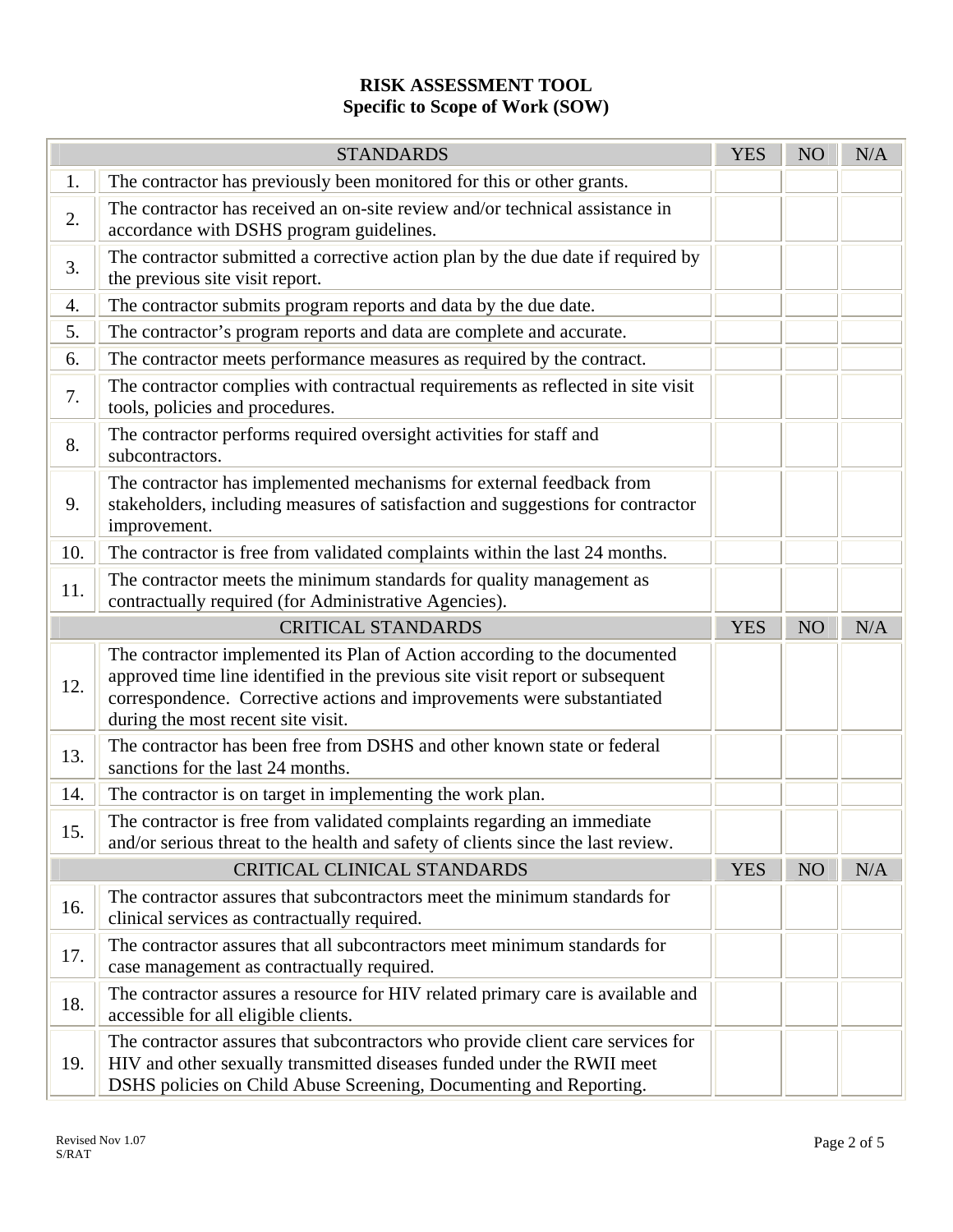# **SCORING RISK RATINGS**

### **Priority I - Must be monitored within the next twelve (12) months:**

- Contractors who are starting a new scope of work, OR
- Contractors who have three (3) or more  $\underline{No}$  answers to Standards (1-11) above, OR
- Contractors who have two (1) or more No answers to Critical Standards (12-15) above, OR
- Contractors who have one (1) or more No answers to Critical Clinical Standards (16-19) above

#### **Priority II - Must be monitored within the next eighteen (18) months:**

• Contractors who have two  $(2)$  No answers to Standards  $(1-11)$  above

#### **Priority III - Must be monitored within the next twenty-four (24) months:**

• Contractors with zero or one (0 or 1)  $\underline{No}$  answers to Standards (1-11) above

| <b>Team Member</b>      | <b>Justification for Risk Rating</b><br>Explain at minimum all No answers on the standards 1-19 |
|-------------------------|-------------------------------------------------------------------------------------------------|
| <b>Field Operations</b> |                                                                                                 |
| Planning                |                                                                                                 |
| Data Evaluation         |                                                                                                 |
| Clinical                |                                                                                                 |
| Other                   |                                                                                                 |

| <b>YES</b>                                          | NO | Staff member(s) conducting assessment agrees with Risk Rating.                                                                                                                 |  |  |
|-----------------------------------------------------|----|--------------------------------------------------------------------------------------------------------------------------------------------------------------------------------|--|--|
|                                                     |    | If NO, staff member(s) conducting assessment recommends adjusting contractor rating from<br>Risk Rating _______ to Risk Rating _______ based on comments/concerns noted below. |  |  |
| <b>Justification for change to the Risk Rating:</b> |    |                                                                                                                                                                                |  |  |
|                                                     |    |                                                                                                                                                                                |  |  |
|                                                     |    |                                                                                                                                                                                |  |  |
|                                                     |    |                                                                                                                                                                                |  |  |
|                                                     |    |                                                                                                                                                                                |  |  |
|                                                     |    |                                                                                                                                                                                |  |  |
|                                                     |    |                                                                                                                                                                                |  |  |
|                                                     |    |                                                                                                                                                                                |  |  |
|                                                     |    |                                                                                                                                                                                |  |  |
| Signature of staff member(s) Manager or Team Leader |    |                                                                                                                                                                                |  |  |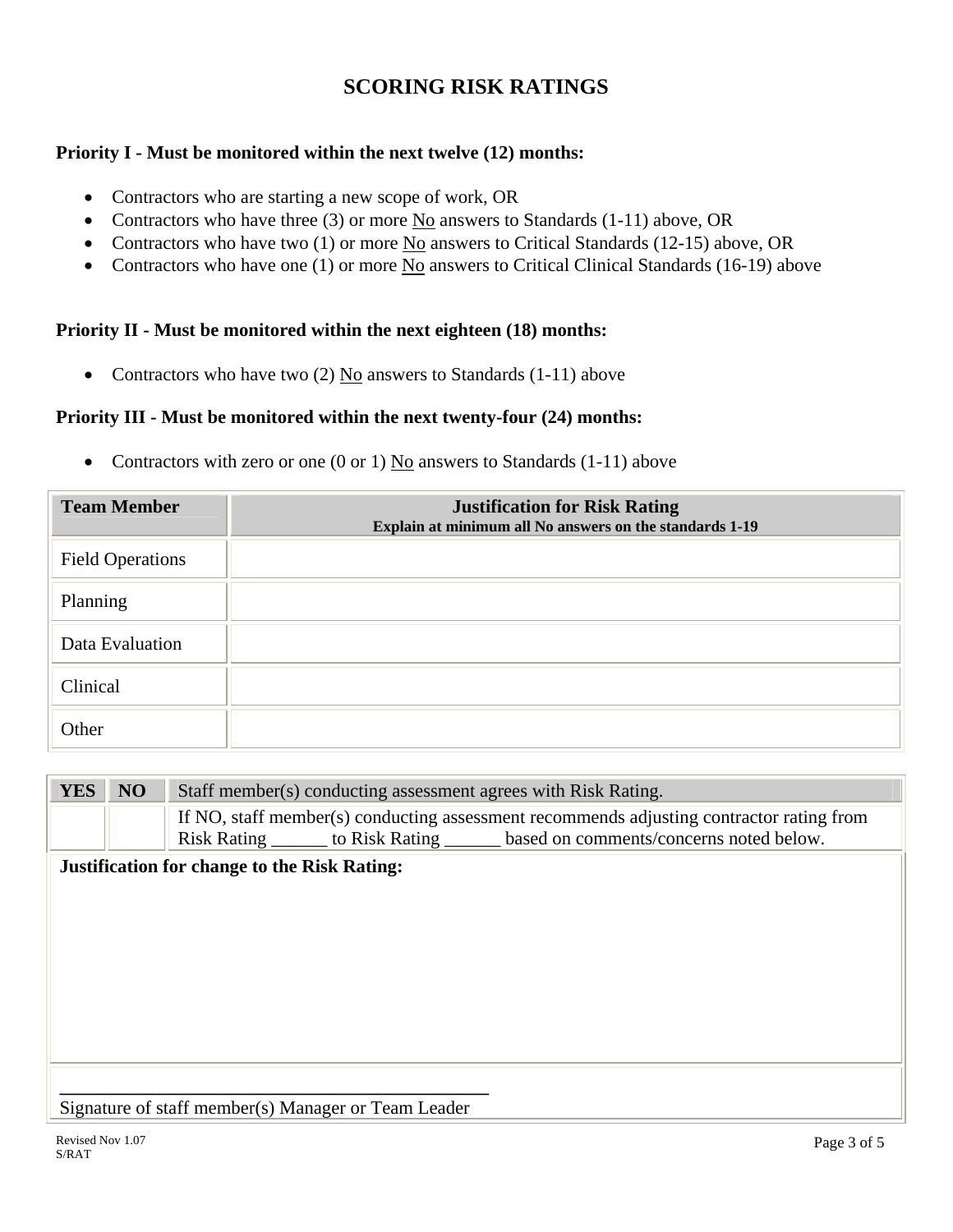| <b>SANCTIONS</b> - (refer to HIV/STD Policy No. 540.001) |                                                     |            |  |           |  |
|----------------------------------------------------------|-----------------------------------------------------|------------|--|-----------|--|
| Reviewers recommend sanctions for this contractor?       |                                                     | <b>YES</b> |  | <b>NO</b> |  |
| <b>Justification for Sanctions:</b>                      |                                                     |            |  |           |  |
| Date Applied:                                            | <b>Indicate the Level of Sanctions Recommended:</b> |            |  |           |  |

#### **LEVEL I SANCTIONS**

- accelerated monitoring
- requiring the provider to accept technical/management assistance or training
- disallowing claims for payment or reimbursement on expenditures and expenditures for which prior approval was required but not obtained
- requiring additional, more detailed, programmatic reports
- requiring additional prior approvals for expenditure of funds, and/or
- referral to the DSHS Grants Management Division or Internal Audit for monitoring

#### **LEVEL II SANCTIONS**

- **•** probation for a time period specified by the Bureau
- temporarily withholding portion of funds
- other actions the DSHS deems to be appropriate

#### **LEVEL III SANCTIONS**

- termination of all or part of the contract
- suspension of all or part of the DSHS contract
- denial of contract renewal or future contract award for a period not to exceed five years
- reduction of contract funding amounts if the Contractor is not:
	- $\boldsymbol{\times}$  achieving or maintaining the proposed level of service, or
	- spending funds appropriately or at a rate which will make full use of the award, or
	- **x** providing services as set out in the contract
- contract amendments resulting from noncompliance
- $\blacksquare$  final notice of permanently withholding cash payments